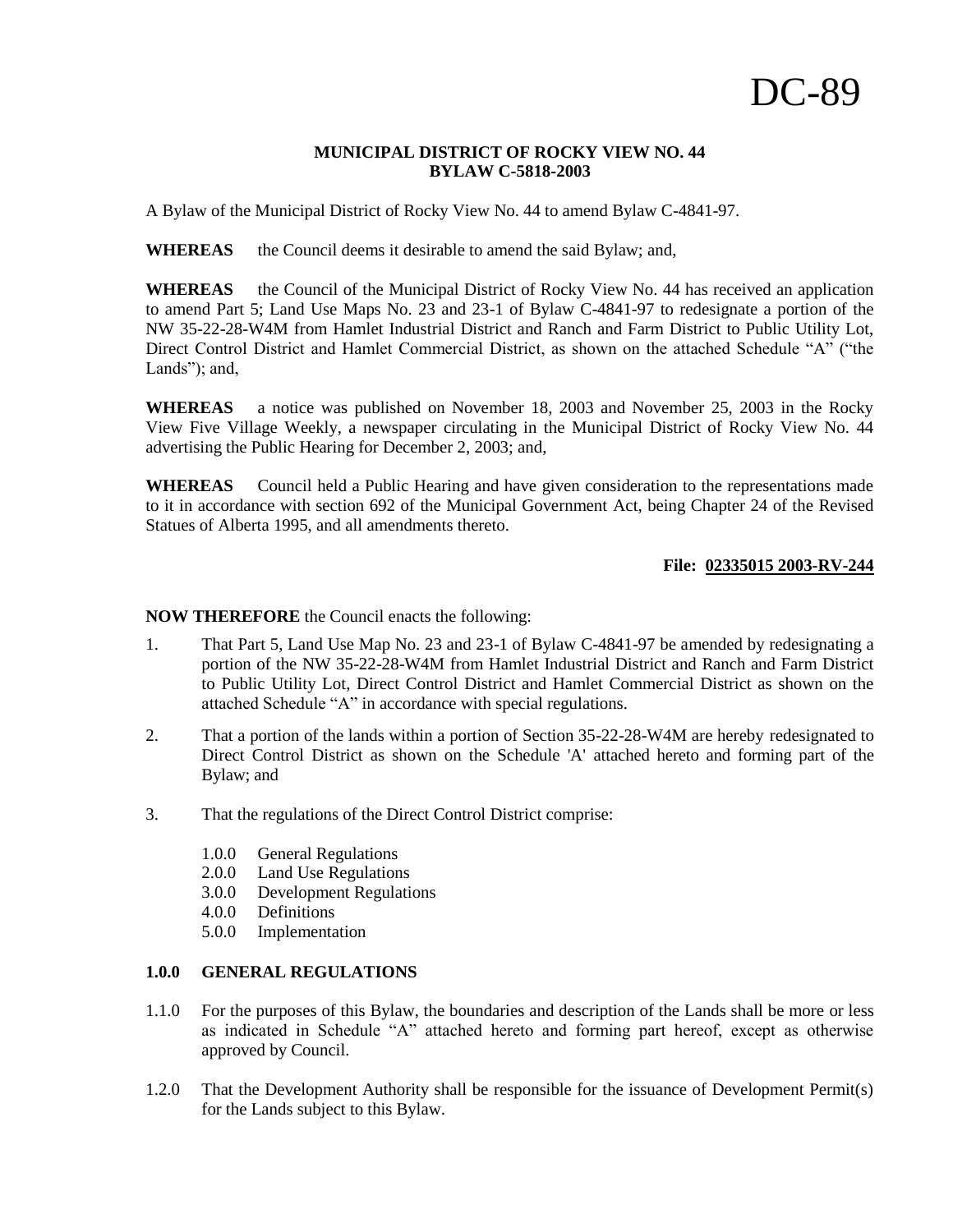- 1.3.0 The General Administration (Part Two) and General Regulations (Part Three) as contained in the Land Use Bylaw C-4841-97 are applicable unless otherwise stated in this Bylaw.
- 1.4.0 The Development Authority shall consider and decide on applications for Development Permits for all uses listed by this Bylaw provided the provisions of Section 2 and 3 herein are completed in form and substance, satisfactory to the Municipality, except where specifically noted that Council approval is required.

## **2.0.0 LAND USE REGULATIONS**

2.1.0 Purpose and Intent

The purpose and intent of this District is to provide for the development of an office and secured yard for vehicle equipment storage, which does not create or cause undesirable off-site impacts. This District will contain site-specific development regulations that will ensure compatibility with future adjacent land uses and ensure a high standard of appearance appropriate to the site's location within the Hamlet of Indus.

- 2.2.0 Uses
	- 2.2.1 General Industry Type I
	- 2.2.2 Outside storage
	- 2.2.3 Signs
	- 2.2.4 Accessory Buildings

#### 2.3.0 Minimum Requirements

- 2.3.1 Parcel Size 1858.0 sq. m (20,000 sq ft.) for uses not serviced by piped systems
- 2.3.2 Parcel Size 1858.0 sq. m (20,000 sq ft.) for lots not serviced a piped water system

2.3.3 Parcel Size – 929.0 sq. m (10,000 sq. ft.) for lots serviced by wastewater collection system but not a piped water system

- 2.3.4 Parcel Width 45 m (150 ft.)
- 2.3.5 Front Yard Setback  $6.0$  m (19.7 ft)
- 2.3.6 Side Yard Setback 2.4 m (7.9 ft)
- 2.3.7 Rear Yard Setback  $-3.0$  m (9.8 ft)
- 2.4.0 Maximum Requirements
	- 2.4.1 Number of Commercial Buildings one (1)
	- 2.4.2 Building Height 10.0 m (32.8 ft)
	- 2.4.3 Ground Floor Area of Building  $600 \text{ m}^2 (6459 \text{ ft}^2)$
	- 2.4.4 Number of Accessory Buildings one (1)
	- 2.4.5 Ground Floor Area of Accessory Building  $80 \text{ m}^2 (861 \text{ ft}^2)$

#### **3.0.0 DEVELOPMENT REGULATIONS**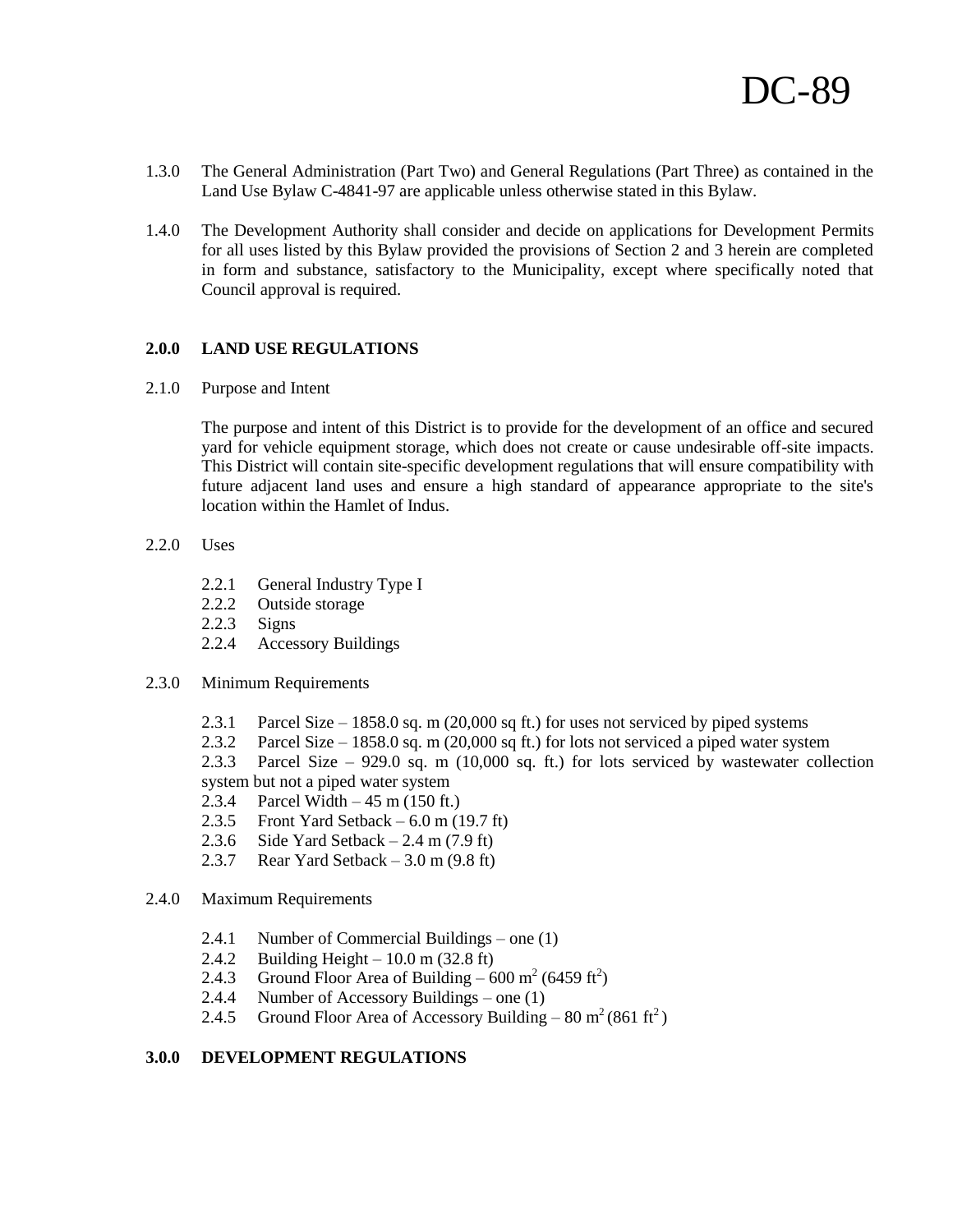- 3.1.0 No Development Permit for any use or *development* or *building* permit for any *building* shall be issued by the Development Authority and no *development* shall occur on the lands until:
	- 3.1.1 The *applicant* has prepared a stormwater management plan, dealing with both on-site and off-site stormwater, completed by a qualified professional engineer licensed to practice in the Province of Alberta, that is satisfactory to the Municipality and Alberta Transportation, and which shows that the development will not affect adjacent lands.
- 3.2.0 Building Design
	- 3.2.1 The design, character and appearance of all buildings shall be appropriate and compatible with the surrounding area and shall be constructed of durable materials designed to maintain the initial quality throughout the life of the project.
	- 3.2.2 All exterior finishing materials exposed to public view shall be selected having regard to the objective of ensuring a high standard of appearance appropriate to the entrance location of this site;
	- 3.2.3 The roof-line and building facade shall include design elements and variations that reduce the perceived mass of buildings and add architectural interest;
	- 3.2.4 For the purpose of determining Height in this clause, an architectural feature such as a tower or peak which is proposed to reduce the perceived mass of the building or to add architectural interest, shall be excluded from the calculation of the Height of the building;
	- 3.2.5 All mechanical equipment on the roof of any building shall be concealed by screening in a manner compatible with the architectural character of the building, or concealed by incorporating it within the building roof;

# 3.3.0 Lighting

- 3.3.1 Appropriate site lighting of the project shall be undertaken to provide security and to add visual interest. Lighting shall be directed away from residential areas and adjacent roadways;
- 3.4.0 Landscaping
	- 3.4.1 Landscaping shall be provided in accordance with a Landscaping Plan to be submitted to the Municipality upon application for a Development Permit. The Landscaping Plan shall include the details of a landscaped berm with fence located within 6 metres along the north, west and east property lines. The combined elevation of the berm and fence will be a minimum of 1.8 metres to a maximum of 3 metres from the existing road grade. The location, type and extent of all landscaping proposed for the lands will also be identified.
	- 3.4.2 A minimum of 10% of the developed area of the site shall be landscaped with the majority contained along the front of the parcel, as guided by Section 26 of the Land Use Bylaw;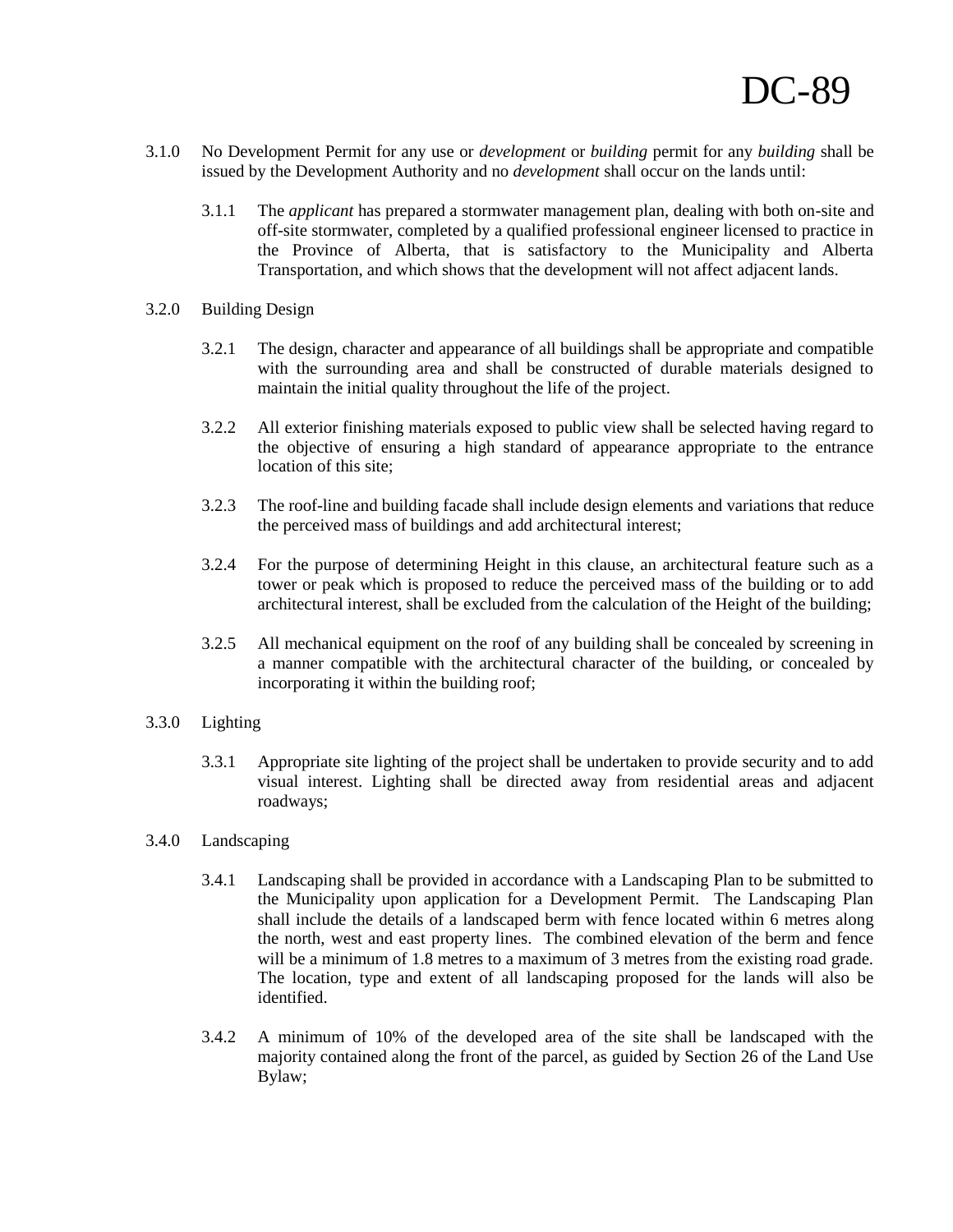- 3.4.3 Landscaping adjacent to exterior walls that are visible from adjacent public roadways are to be designed to minimize the perceived mass of the building and to improve the visual appearance of long expanses of blank walls;
- 3.5.0 Outside and Garbage Storage
	- 3.5.1 Garbage and waste material shall be stored in weatherproof and animal proof containers and shall be located within the principal building or to the rear or sides of the principal building other than a required minimum yard;
	- 3.5.2 All outside garbage containers and garbage areas shall be visually screened from view from any adjacent properties or public roadways;
	- 3.5.3 Outside storage areas shall be screened from adjacent sites and public roadways using landscaping as outlined in the Landscaping Plan, to the satisfaction of the Development Authority;
- 3.6.0 Signs and Lighting
	- 3.6.1 Signs shall be considered concurrently with the initial Development Permit application and the design, placement and scale of the signs shall be to the satisfaction of the Development Authority, so as to ensure that signage does not detract from the overall appearance of the development and that signage is not obtrusive.
	- 3.6.2 There shall be no flashing, animated and interiorly illuminated signs used as a method of illumination of signs located adjacent to residential uses;
	- 3.6.3 All outdoor lighting for any individual parcels shall be located, oriented and shielded to prevent light being directed at adjoining parcels, or interfering with the use and enjoyment or neighbouring lands.

## **4.0.0 DEFINITIONS**

4.1.0 Unless otherwise defined in this bylaw all words and uses shall be defined as per Section 8 (Definitions) of Bylaw C-4841-97.

#### **5.0.0 IMPLEMENTATION**

5.1.0 The bylaw comes into effect upon the date of its third reading.

# **File:** 02335015 2003-RV-244

First reading passed in open Council, assembled in the City of Calgary, in the Province of Alberta, on November 4, 2003, on a motion by Councillor Cameron.

Second reading passed in open Council, assembled in the City of Calgary, in the Province of Alberta, on December 2, 2003, on a motion by Councillor Habberfield.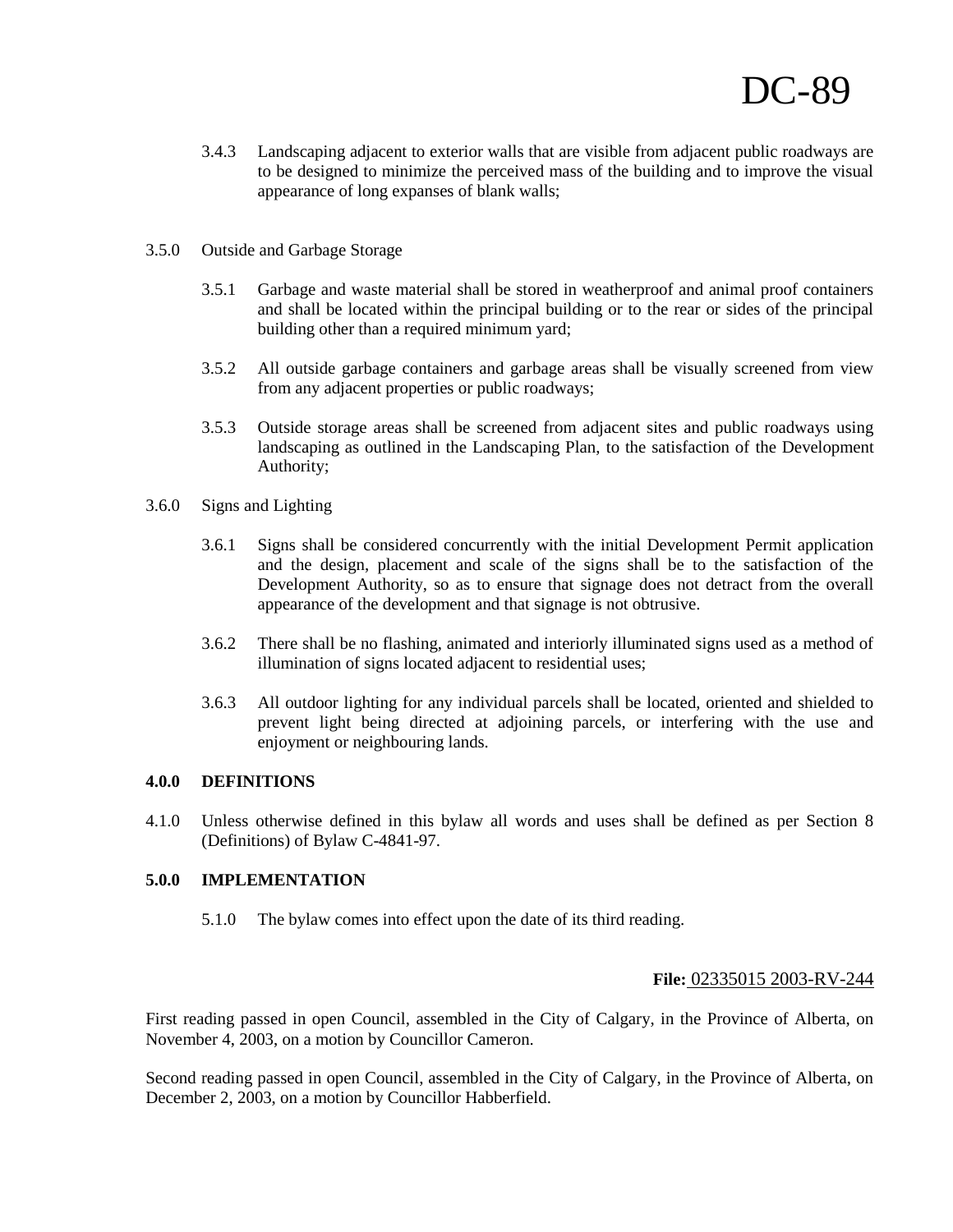Third reading passed in open Council, assembled in the City of Calgary, in the Province of Alberta, on December 2, 2003, on a motion by Councillor Cameron.

\_\_\_\_\_\_\_\_\_\_\_\_\_\_\_\_\_\_\_\_\_\_\_\_\_\_\_\_\_\_ \_\_\_\_\_\_\_\_\_\_\_\_\_\_\_\_\_\_\_\_\_\_\_\_\_\_\_\_\_

REEVE OR DEPUTY REEVE MUNICIPAL SECRETARY